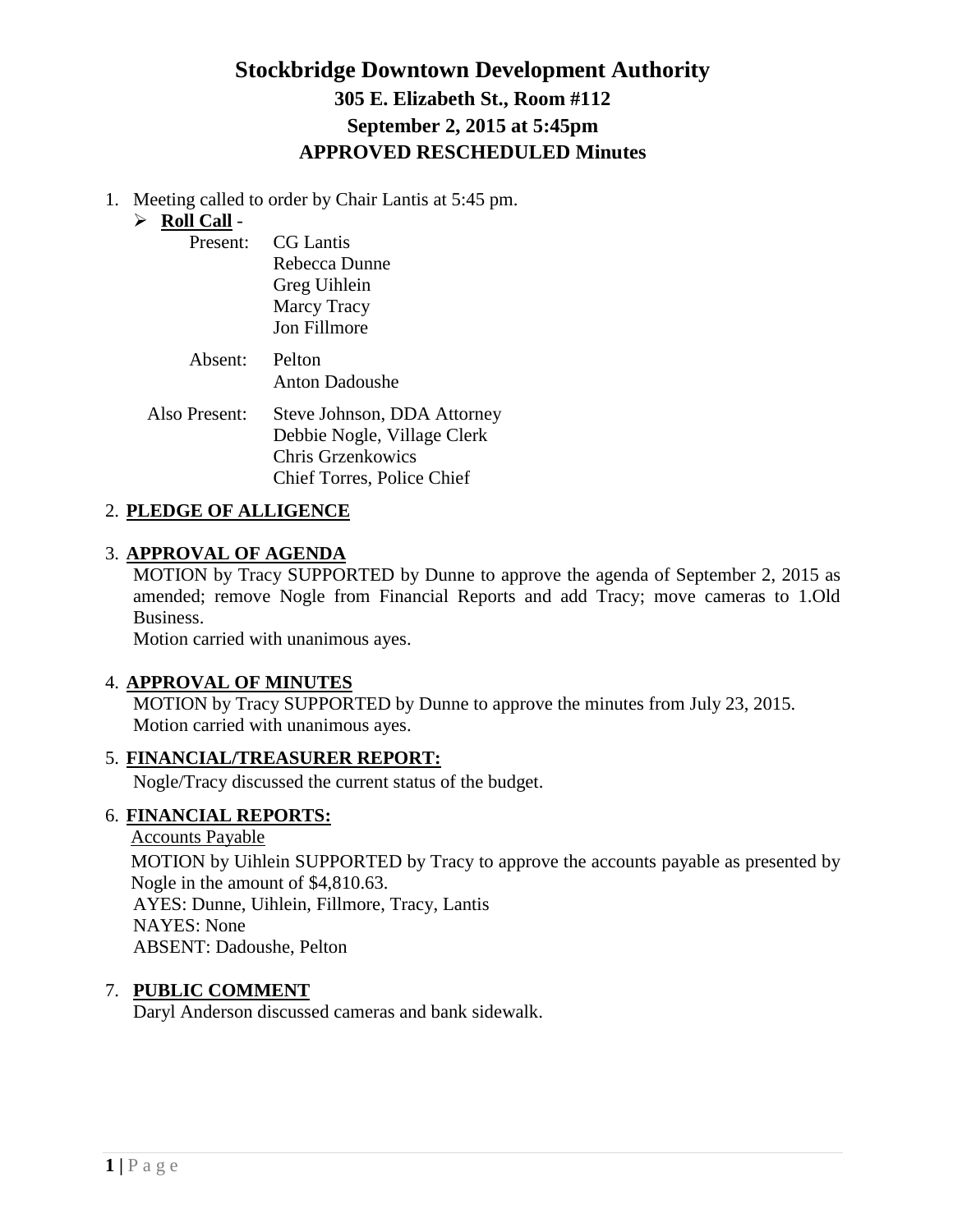# **Stockbridge Downtown Development Authority 305 E. Elizabeth St., Room #112 September 2, 2015 at 5:45pm APPROVED RESCHEDULED Minutes**

#### 8. **NEW BUSINESS**

Judy Cook – Cravingz Coffee Shop MOTION by Uihlein SUPPORTED by Dunne to approve \$2,000 sponsorship to Cravingz to have an event during the Harvest Festival on October 2-3, 2015. AYES: Uihlein, Dunne, Tracy, Fillmore, Lantis NAYES: None ABSENT: Dadoushe, Pelton

#### 9. **OLD BUSINESS**

#### Cameras

 Fillmore discussed that the cameras were discussed and feels that an amendment to the DDA Plan would need to be done in order to purchase the cameras. Fillmore would like to utilize the camera funds for tennis courts in Memorial Park. Council agreed that cameras would make more sense in the park. Tracy understands the importance of cameras. Torres was present to answer any questions that the DDA may have. Torres stated that if cameras are only placed in the park would displace criminal activity.

Motion by Lantis, SECONDED by Dunne; approved to table the cameras until the September 24, 2015 DDA Meeting.

Motion carried with unanimous ayes.

#### DOUG MILLS AND TOM FORD

Tom Ford there was not enough information and there is no need for cameras. Doug Mills stated that there was a need for the Park but does not feel the need for the downtown.

Bridge Stamped Concrete Project

MOTION by Fillmore, SUPPORTED by Dunne, APPROVED; to accept the contract as presented by Gormley Law Offices. AYES: Fillmore Tracy, Dunne, Uihlein, Lantis NAYES: None ABSENT: Dadoushe, Pelton

#### Light Poles/Sidewalk Update

MOTION by Uihlein, SUPPORTED by Dunne, APPROVED; to approve a quote from Collins Electric in the amount of \$1,200.00, to replace the light poles in from of SSB Bank. AYES: Uihlein, Fillmore, Dunne, Tracy, Lantis Nays: None Absent: Anderson, Fillmore MOTION PASSED